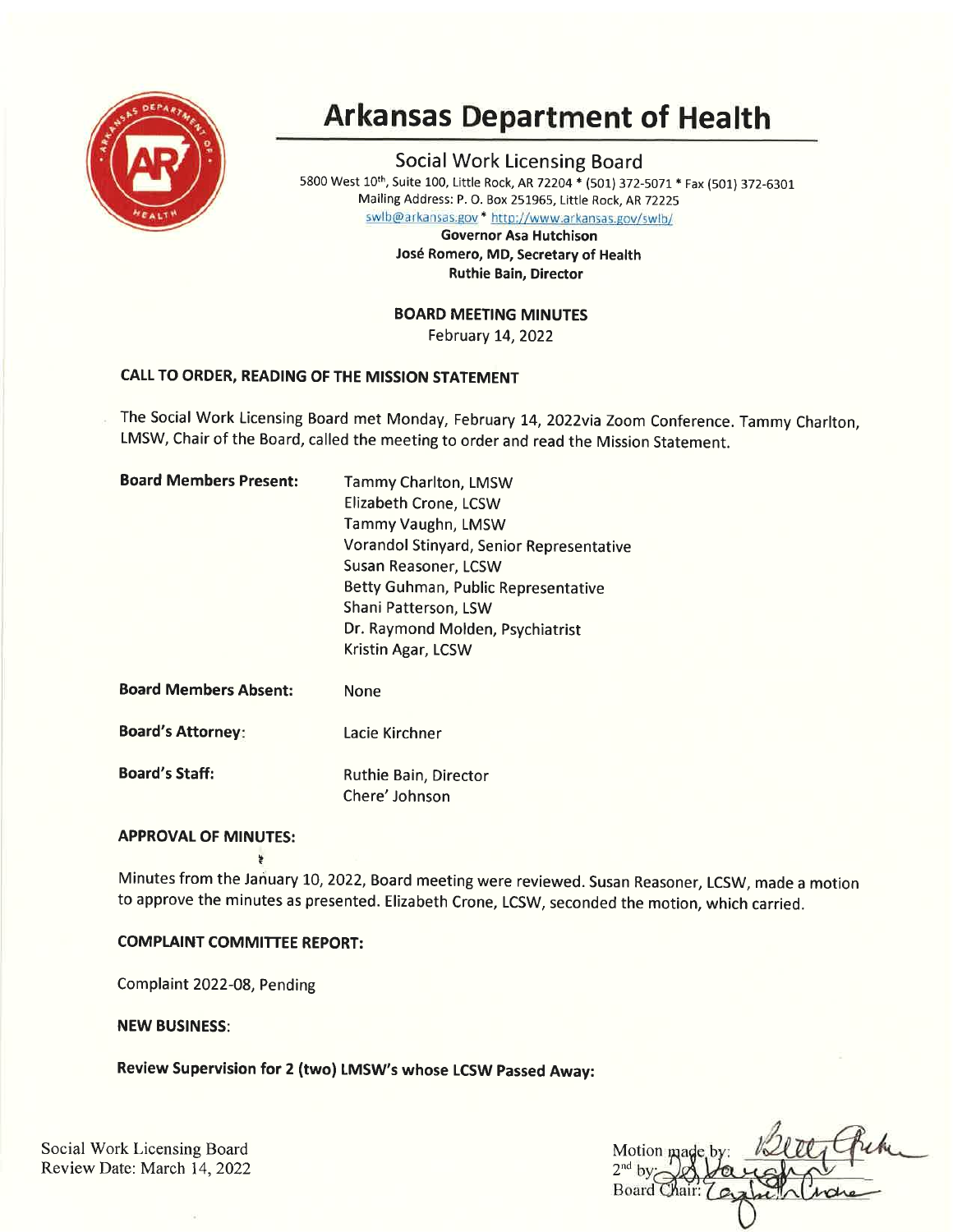The Board was notified the Sharon Travis, LCSW, had passed away in January of 2O22. Ms. Travis was providing LCSW supervision to two (2) LMSW's at the time of her death. Both Hilde Nicole white, LMSW, and Nicole Potts, LMSW, kept records of their supervision with Ms. Travis and were able to provide documentation from their employer. Hilde Nicole White submitted documentation of 18.5 months, 2,695 hours worked and 66 hours of direct supervision. Betty Guhman made a motion to accept the supervision Evaluation Form and the documentation provided. Susan Reasoner, LCSW, seconded the motion, which carried. Nicole Potts submitted documentation of 15.5 months, 2,345 hours worked and G0 hours of direct supervision. Betty Guhman made a motion to accept the Evaluation Form and the documentation provided. Tammy Vaughn, LMSW, seconded the motion, which carried.

## Review Request from Ruth Fissel:

Ruth Fissel, LCSW, had written the Board asking if an LMSW who is volunteering could count those hours towards their LCSW supervision. Elizabeth Crone, LCSW, made a motion to deny the request for a volunteer position to be counted toward LCSW supervision. The Supervision Guidelines state the LMSW must be employed in a Master' level clinical position. Shani Patterson, LSW, seconded the motion, which carried.

## Review lnformation Sent from ASWB on pROforCE:

The Association of Social Work Board (ASWB) emailed the Board regarding a new program for managing continuing education records. The Board discussed what was presented and decided they would like to try to set up an appointment with ASWB to preview the information at the next meeting.

## Review of Standing Financial Reports:

Tammy Vaughn, LMSW, reviewed and approved the Warrant Detail Report, Revenue Reconciliation Report, ASWB Exam Candidate Log, Leave Report, Refund Report and Trial Balance Reports. These reports were from January 2O22. Susan Reasoner, LCSW, made a motion to accept the reports as presented. Kristin Agar, LCSW, seconded the motion, which carried.

## Action Taken on Applications:

Tammy Vaughn, LMSW, made a motion to approve the action taken on the applications for licensure

## LSW Applications:

## Provisionally licensed and Approved to Take the Exam:

Kaeley Duncan Beth A Shake-Tracy Kamilah Kelley

Carrie Kudsin

## Approved to take the Exam:

Regina Lee

# Approved for ticensure through Reciprocity:

None

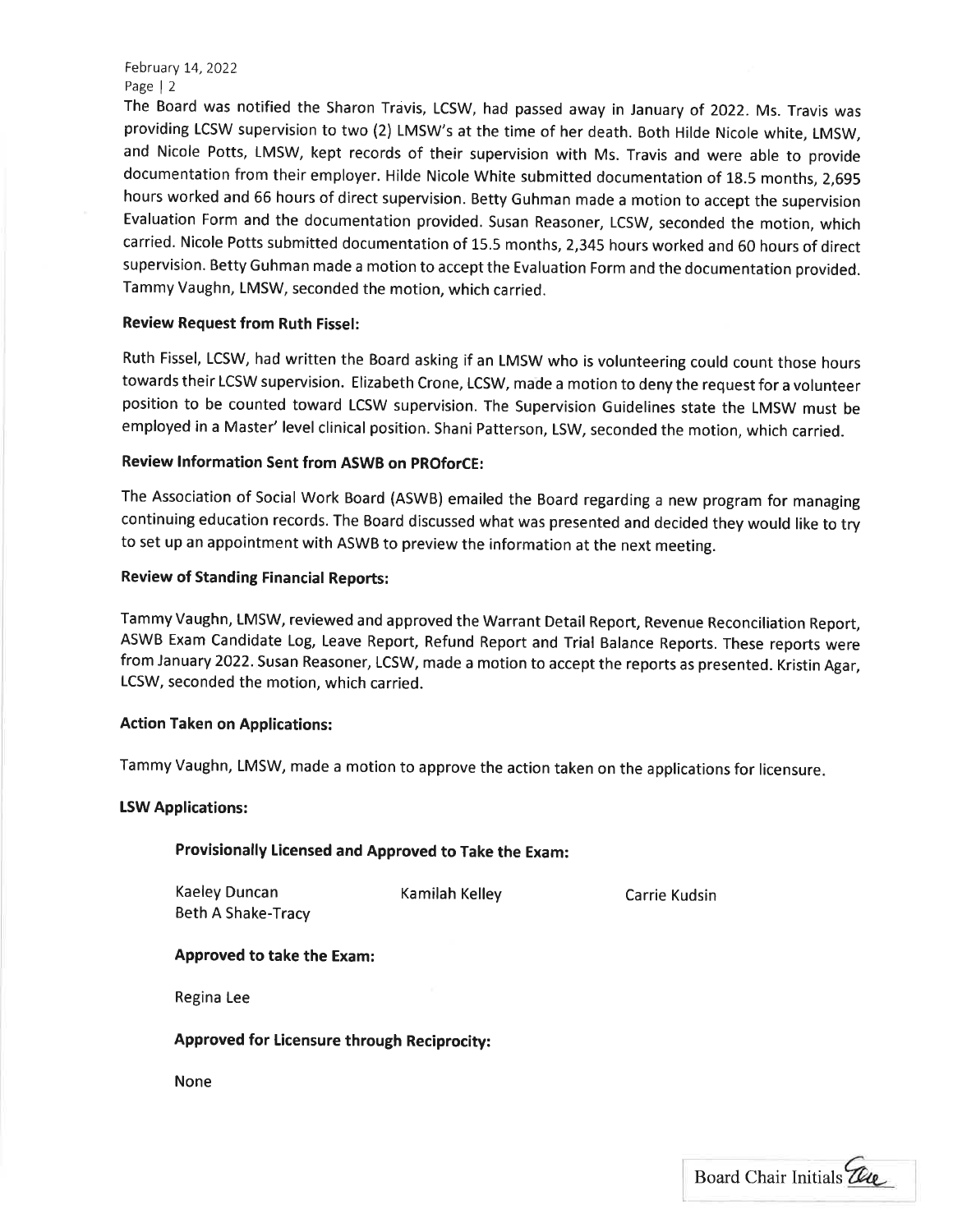## Denied or Withdrawn Applications:

Hannah Murphy

# LMSW Applications:

# Provisionally Licensed and Approved to take Examination:

| Anastasia Anderson | Ashlyn Barber   | <b>Tyler Clark</b>    |
|--------------------|-----------------|-----------------------|
| Felicia Conner     | Krista Davis    | Joel Ellis            |
| Sean Gibson        | James Graves Jr | Ashleigh Hall         |
| Kassidy Howard     | Jamie Leach     | Wayne McCracken       |
| Morgan Scott       | Kelly Steed     | <b>Sherrice Vales</b> |
|                    |                 |                       |

## Approved to take the Exam:

| Patricia Biddle | Michael Eubanks          | Brenda Evans       |
|-----------------|--------------------------|--------------------|
| Jasmine Hence   | <b>Cyntwynet Hopkins</b> | Jacqueline Payerli |
| Ryan Pearson    | Mary Williams            |                    |

## Approved for Licensure through Reciprocity:

| Latonia Brooks-Williams | Taronish Buitron-Irani | Norman Guthrie |
|-------------------------|------------------------|----------------|
| Melissa LaFiore         | Bonnie Markham         | Rebecca Price  |
| Julie Ann Stalbaum      |                        |                |

#### Denied or Withdrawn Applications:

None

### **LCSW Applications:**

#### Approved to take Examination:

| Alina Anima           | Kyla Barkins           | Kelsey Bell           |
|-----------------------|------------------------|-----------------------|
| Nichole Brand         | Molly Jane Echols      | <b>Matthew Hutson</b> |
| <b>Christie Jones</b> | John Klodt             | Jeffrey Lawson        |
| Iva Lewis             | <b>Ashley Mann</b>     | <b>Haley Manning</b>  |
| Jocelyn Pannell       | <b>Brittany Pruitt</b> | Vanessa Sampson       |
| Annette Schroer       | Kevin Smith            | Kaylin Ulbrich        |
| <b>Holland Wagner</b> |                        |                       |

# Approved for Licensure through Reciprocity:

Lisa Ann Calvert Pamela Gray Julie Jungman Sara McKee Marquita Thurman Sean Ferrell Lynn Green Nakeesha Longmire Mariam Moquim

Anjaunette Gonder Martha Hayes-Hudspeth Keren Lowenstein Haley Speer

×